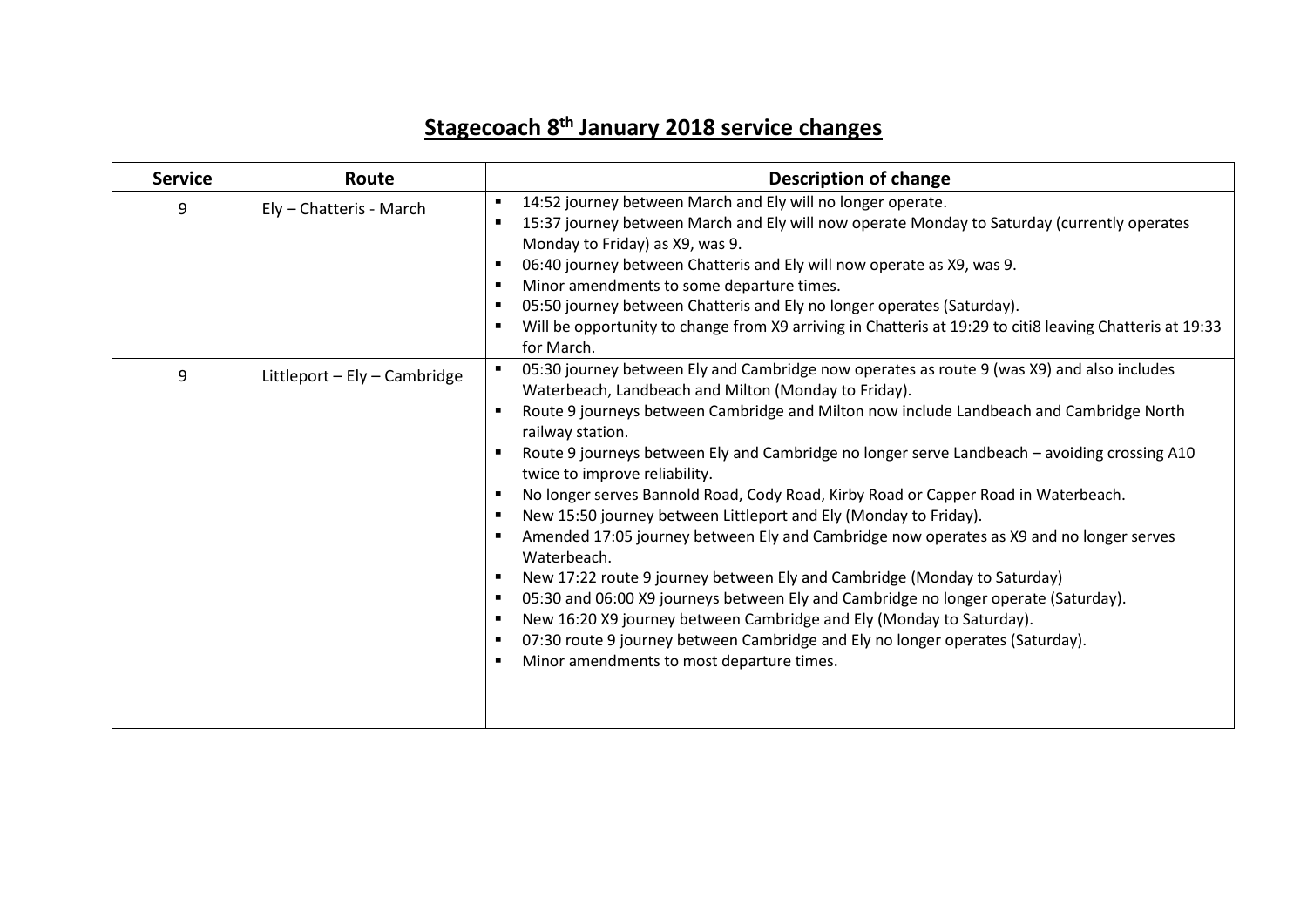| 10                | Newmarket - Burwell - Cambridge                                         | 06:49 journey between Burwell and Cambridge will operate 5 minutes earlier (Monday to Friday)<br>16:50 journey between Cambridge and Newmarket will depart 8 minutes later from Cambridge<br>Airport onwards (Monday to Friday                                                                                                                                                                                                           |
|-------------------|-------------------------------------------------------------------------|------------------------------------------------------------------------------------------------------------------------------------------------------------------------------------------------------------------------------------------------------------------------------------------------------------------------------------------------------------------------------------------------------------------------------------------|
| 11                | Bury St Edmunds - Newmarket -<br>Cambridge                              | 17:55 journey between Bury St Edmunds and Newmarket now extends to Cambridge (Monday to<br>$\blacksquare$<br>Saturday)                                                                                                                                                                                                                                                                                                                   |
| 12                | Ely - Newmarket - Cambridge                                             | 05:45 and 06:45 journeys between Ely and Cambridge operate up to 10 minutes earlier (Monday to<br>$\blacksquare$<br>Friday)<br>08:45 journey between Newmarket and Cambridge will no longer operate (Monday to Saturday)<br>06:55 journey between Cambridge and Ely will now start from Newmarket (Saturday)                                                                                                                             |
| 18                | Cambourne - Cambridge                                                   | Existing 07:00 journey between Eltisley and Cambridge will now operate via Great Gransden<br>Existing 17:48 journey between Caxton and Cambridge will now start from Eltisley and will no<br>longer serve Caxton, Lower Cambourne or Cambourne<br>Existing 16:50 journey between Cambridge and Caxton now extends to Great Gransden and Eltisley<br>Existing 17:50 journey between Cambridge and Eltisley now also serves Great Gransden |
| New service<br>25 | Addenbrooke's-Trumpington                                               | New bus service linking residents of Trumpington with the Addenbrooke's site, and Trumpington<br>residents to the Addenbrooke's site and new community facilities.<br>Operates every 30 minutes between 7am and 7pm, Monday to Saturday.                                                                                                                                                                                                 |
| Α                 | Somersham - St Ives                                                     | New 06:25 journey between Somersham and St Ives (Monday to Friday).                                                                                                                                                                                                                                                                                                                                                                      |
| Citi 2            | Addenbrooke's - Cambridge North<br>railway station                      | 06:20 journey between Waterbeach and Addenbrooke's Hospital (Monday to Friday) no longer<br>serves Waterbeach, Landbeach or Milton - will start from Cambridge North railway station. 05:30<br>route 9 journey between Ely and Cambridge will now serve Waterbeach, Landbeach and Milton.                                                                                                                                                |
| Citi 5            | Fenstanton - Bar Hill - Cambridge                                       | 06:02 journey between Fenstanton and Cambridge will operate 6 minutes earlier between<br>Fenstanton and Bar Hill (Monday to Friday)<br>18:11 and 18:31 journeys between Bar Hill and Cambridge will run up to 15 minutes later and<br>additionally serve Water Lane, High Street and Mill Road in Oakington                                                                                                                              |
| Citi 8            | Cottenham - Cambridge (with<br>journey starting and ending in<br>March) | Journey between March and Cambridge now operates as separate X8 in the morning. Still operates<br>$\blacksquare$<br>as Citi8 between Cambridge and March in the evening.<br>Restores 07:31 Citi8 journey between Lambs Lane in Cottenham and Cambridge (Monday to<br>Saturday)                                                                                                                                                           |